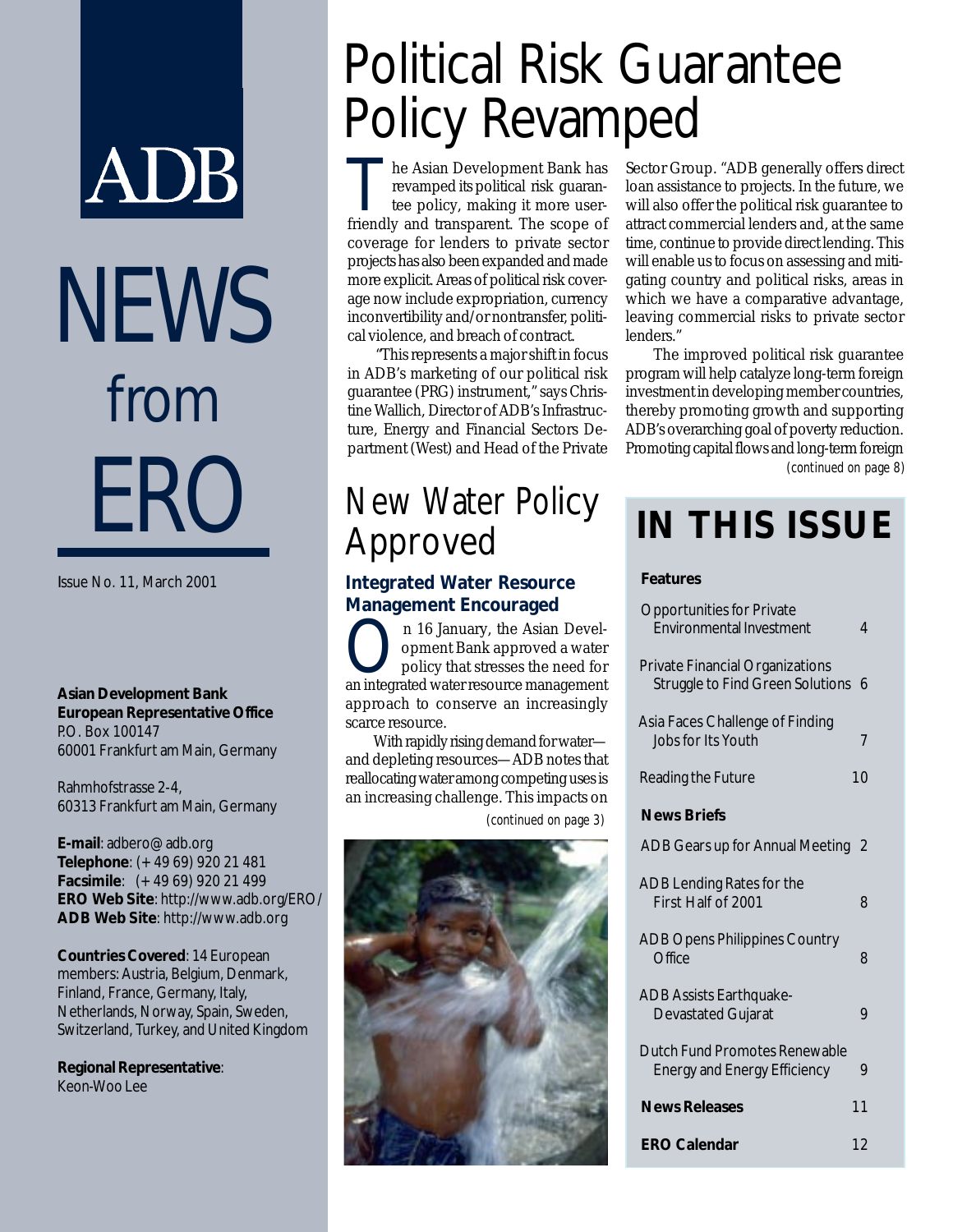### ASI A N EVELOPMENT BANK D

### 34TH ANNUAL MEETING OF THE BOARD OF GOVERNORS

he Thirty-Fourth Annual Meeting of the Board of Governors of the Asian Development Bank will be held in Honolulu, Hawaii, United States, from Wednesday, 9 May, to Friday, 11 May 2001. The Opening Session will take place in the Hawaii Convention Center (HCC) on 9 May. Business Sessions will also be held in the HCC on 10–11 May. The sessions will end at about noon on 11 May.

Seminars on development and financial issues and country presentations will be held in the mornings and afternoons on Monday, 7 May, to Friday, 11 May. !

| <b>Date</b>   | <b>Title</b>                                                                                  |  |  |  |
|---------------|-----------------------------------------------------------------------------------------------|--|--|--|
| 7 May (a.m.)  | Regional Cooperation: The Way Forward                                                         |  |  |  |
|               | Urban Environmental Dilemma and Development Policy in Asia                                    |  |  |  |
|               | Pacific Day Seminar: Partners in Development Nongovernmental Organizations and Donor          |  |  |  |
|               | Cooperation in the Pacific                                                                    |  |  |  |
|               | The ICT Revolution: Can Asia Leapfrog Poverty Barriers?                                       |  |  |  |
| 7 May (p.m.)  | Water in the 21 <sup>st</sup> Century-The Looming Crisis                                      |  |  |  |
|               | Pacific Day Seminar: Private Development in the Pacific                                       |  |  |  |
|               | Seminar on Commercial Cofinancing and Guarantees                                              |  |  |  |
|               | Money Laundering: Threats and Countermeasures                                                 |  |  |  |
| 8 May (a.m.)  | <b>Country Presentation-Philippines</b>                                                       |  |  |  |
|               | Best Practices for Promoting Private Sector Investment in Infrastructure                      |  |  |  |
|               | Tourism and Poverty Reduction in Asia and the Pacific                                         |  |  |  |
|               | Forum on the Implementation of International Financial Standards in Asia                      |  |  |  |
|               | <b>ADB's Private Sector Development Strategy</b>                                              |  |  |  |
|               | Pro-Poor Growth: The Renewed War on Poverty                                                   |  |  |  |
|               | Hawaiian Business Forum Luncheon<br><b>Hawaiian Business Forum</b>                            |  |  |  |
| 8 May (p.m.)  | Keys to Expanding Business with Asia                                                          |  |  |  |
|               | $\bullet$<br>How to do Business with ADB<br>$\bullet$                                         |  |  |  |
|               | <b>Child Labor and Poverty</b>                                                                |  |  |  |
|               | Globalization-the Emerging Development Challenge (two sessions)                               |  |  |  |
|               | Policy Recommendations for Developing Corporate Bond Markets in Asia (Organized by the Asian  |  |  |  |
|               | Development Bank Institute in Cooperation with ADB)                                           |  |  |  |
|               | Future of Regional Institutions in Asia and the Pacific                                       |  |  |  |
|               | <b>HIV/AIDS in Asia and the Pacific</b>                                                       |  |  |  |
| 9 May (a.m.)  | <b>Country Presentation-India</b>                                                             |  |  |  |
| 9 May (p.m.)  | Corporate Governance (Organized by Standard and Poor's in Cooperation with ADB)               |  |  |  |
|               | Information Technology: Impact on Asian Society (Organized by Compaq in Cooperation with ADB) |  |  |  |
|               | Open Forum on Cooperation Between ADB and Nongovernment Organizations                         |  |  |  |
|               | Roundtable Meeting of Institutional Investors, Financiers, and Policymakers                   |  |  |  |
|               | <b>Emerging Markets</b>                                                                       |  |  |  |
| 10 May (a.m.) | Country Presentation-People's Republic of China                                               |  |  |  |
| 10 May (p.m.) | <b>Emerging Markets</b>                                                                       |  |  |  |
| 11 May (a.m.) | <b>Country Presentation-Indonesia</b>                                                         |  |  |  |

### **http://www.adb.org/AnnualMeeting/seminars.asp**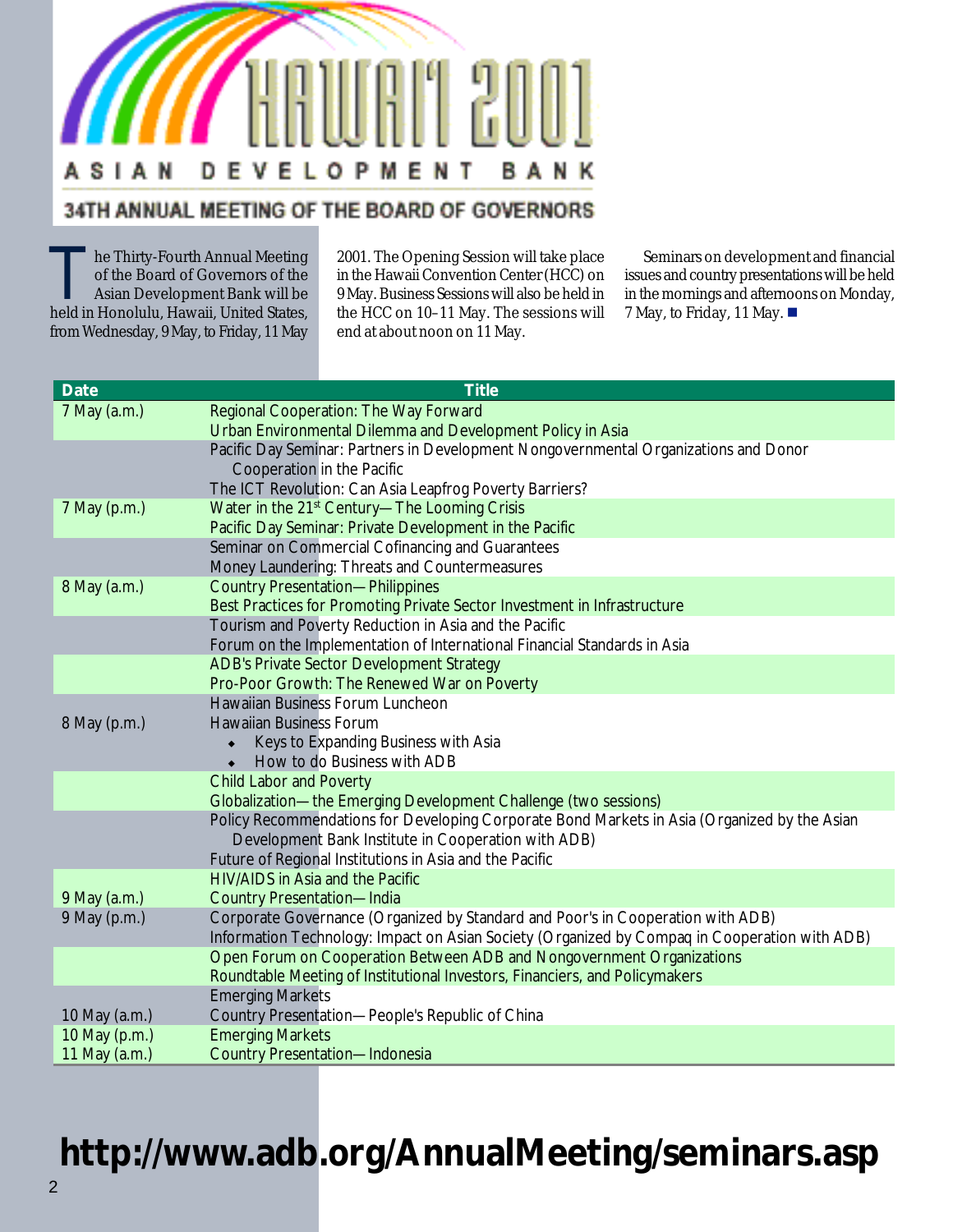#### **Water Policy** *(continued from page 1)*

the poor who are not sufficiently empowered to claim water rights. ADB is encouraging its developing member countries to adopt a participatory and negotiated approach to water allocation.

The region's water shortage is serious. Asia has the lowest per capita availability of freshwater resources among the world's continents. Due largely to population increases, per capita water availability dropped by 70 percent in South and Central Asia, 60 percent in North Asia, and 55 percent in Southeast Asia over the last 50 years.

Moreover, the outlook is alarming. Demand for domestic and industrial water is growing rapidly. As a result, per capita water availability is projected to fall further by 2025. To meet the top priority of providing drinking water and sanitation, the use of irrigation water for food production needs to be much more efficient. In some countries, up to 90 percent of water is used for irrigation. Pakistan, Sri Lanka, and Thailand are examples of countries under high water stress and likely to suffer further.

"Twenty years ago, people were talking about food security. Today, they talk of water security," says Arjun Thapan, coauthor of the water policy report and manager of ADB's Water Supply, Urban Development and Housing Division (West). "In the face of competing demands for water, we have to use it wisely. This means using an integrated water resource management approach. We should also follow nature in basing such an approach on a river basin context."

Within the next quarter century, half of Asia's estimated population of 4.2 billion is expected to live in urban centers. Increasing urbanization, industrialization, and wastage will put more pressure on water availability. While cities are reaching out ever further for water, rural areas also suffer from water shortages. In many countries, women and children have to walk long distances to fetch water, sacrificing a large part of their lives—and education—to sustain others.

ADB's water policy stresses the need for integrated cross-sectoral approaches to water management and development. It emphasizes that water is a socially vital economic good that needs careful management to sustain equitable economic growth and reduce poverty. Conserving and protecting water resources through a participatory approach are at the heart of the policy.

The water policy aims to achieve the following.

- **Promote a national focus on water sector reform.** Developing member countries will be helped in adopting effective national water policies and laws, improving institutional capacities and information management, and developing a national action agenda for water. The needs of the poor will be factored into legal, institutional, and administrative frameworks.
- **Foster the integrated management of water resources.** This will be based on comprehensive water resource assessments and concentrating interlinked water investments in river basins.
- **Improve and expand delivery of water services, mainly water supply and sanitation (urban and rural), irrigation, and drainage.** Support will be provided for autonomous and accountable service providers, private sector participation and public-private

partnerships. Equity of access to water for the poor and underserved will be emphasized.

- **Encourage water conservation and system efficiencies.** Support will be given for packages that combine water use and resource management charges to recover costs, improve regulation, and increase public awareness, and provisions to ensure the poor are not excluded.
- **Promote regional cooperation and the benefits of shared water resources within and between countries.** This will focus on the exchange of information and experiences.
- **Facilitate stakeholder participation through the exchange of water sector information.** This will be achieved largely through public-private-community-nongovernment organization partnerships.
- **Improve governance.** This will be accomplished by supporting decentralization; building capacity; and strengthening monitoring, evaluation, research, and learning at all levels, particularly in public sector institutions.

In implementing the policy, ADB will focus on policy discussions and water sector assessments to reach agreement with development partners on national water sector reforms. ADB will also selectively support programs based on a country's water action agenda that reflects integrated water resource management. Projects in the pipeline will be reviewed and supported if they conform with ADB's broad policy principles.  $\blacksquare$ 

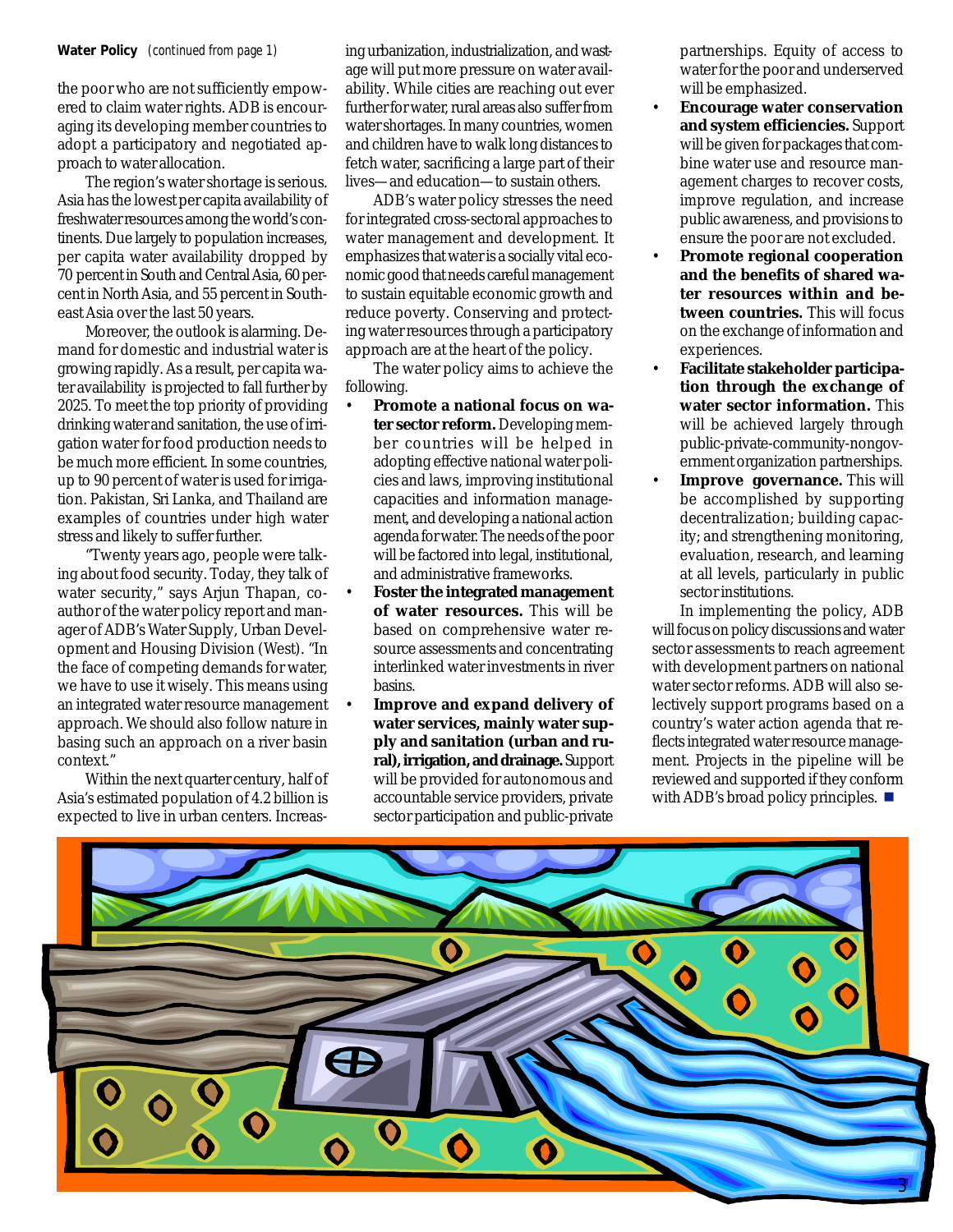## **Opportunities for Private Environmental Investment**

Many poor<br>countries in<br>Asia count<br>on agricul-<br>ture, fisheries, forestry, or countries in Asia count on agriculture, fisheries, forestry, or mining. But maintaining, increasing, or supplementing these sources of livelihood is conditional on sustainable management of natural resources and the environment. As these countries industrialize—and as their populations increase and concentrate in urban settlements—it is becoming urgent to balance the economic, social, and environmental benefits they derive from natural systems.

Too often, the challenge of maintaining environmental integrity is placed squarely on the lap of the public sector. However, in industrialized countries, the private sector plays an ever more significant role in providing environmental goods and services. There, experience shows that such services can be provided in various ways, on a variety of scales, and at varying levels of waste, efficiency, and environmental impacts.

That know-how can be transferred to developing countries where the markets for environmental goods and services, though small, will expand rapidly. There, demand for private environmental investment will be driven by the ever-increasing severity of environmental problems, rising awareness of such problems, grow-



ing support for better environmental stewardship, and international pressure on countries to harmonize and enforce environmental laws and regulations. It will be led by buyer groups such as central governments, state governments, local authorities, parastatal enterprises, private sector manufacturing concerns, developers, and individual consumers.

**Where are the Markets?** That future is not distant. Already, opportunities for private environmental investment exist in many areas.

• **Water.** The most promising market for environmental goods and services is in the water sector, where the need for potable water supplies and wastewater treatment facilities is often critical. Asia's rivers are far more polluted than the rest of the world's: typically, they have four times the world average of suspended solids. Good prospects exist in municipal and industrial water treatment, distribution and disposal, water conservation and recycling, and consulting and monitoring.

- **Air.** Air pollution in Asian cities is among the worst in the world: major sources of air pollution include vehicular exhaust gases and industrial emissions. Here, efforts to improve air quality will generate opportunities in emission control equipment for industry, clean energy technology and associated energy substitution, public transport, catalytic converters, vehicular emission filters, gas combustion systems, natural gas distribution infrastructure, solar power equipment, vehicle inspection, as well as consulting and monitoring.
- **Waste.** Economic progress and industrialization coupled with urbanization and population growth have aggravated urban sanitation throughout Asia. On average, municipal authorities there spend 50–70 percent of their revenues on managing solid and hazardous waste. Yet collection services remain low, with only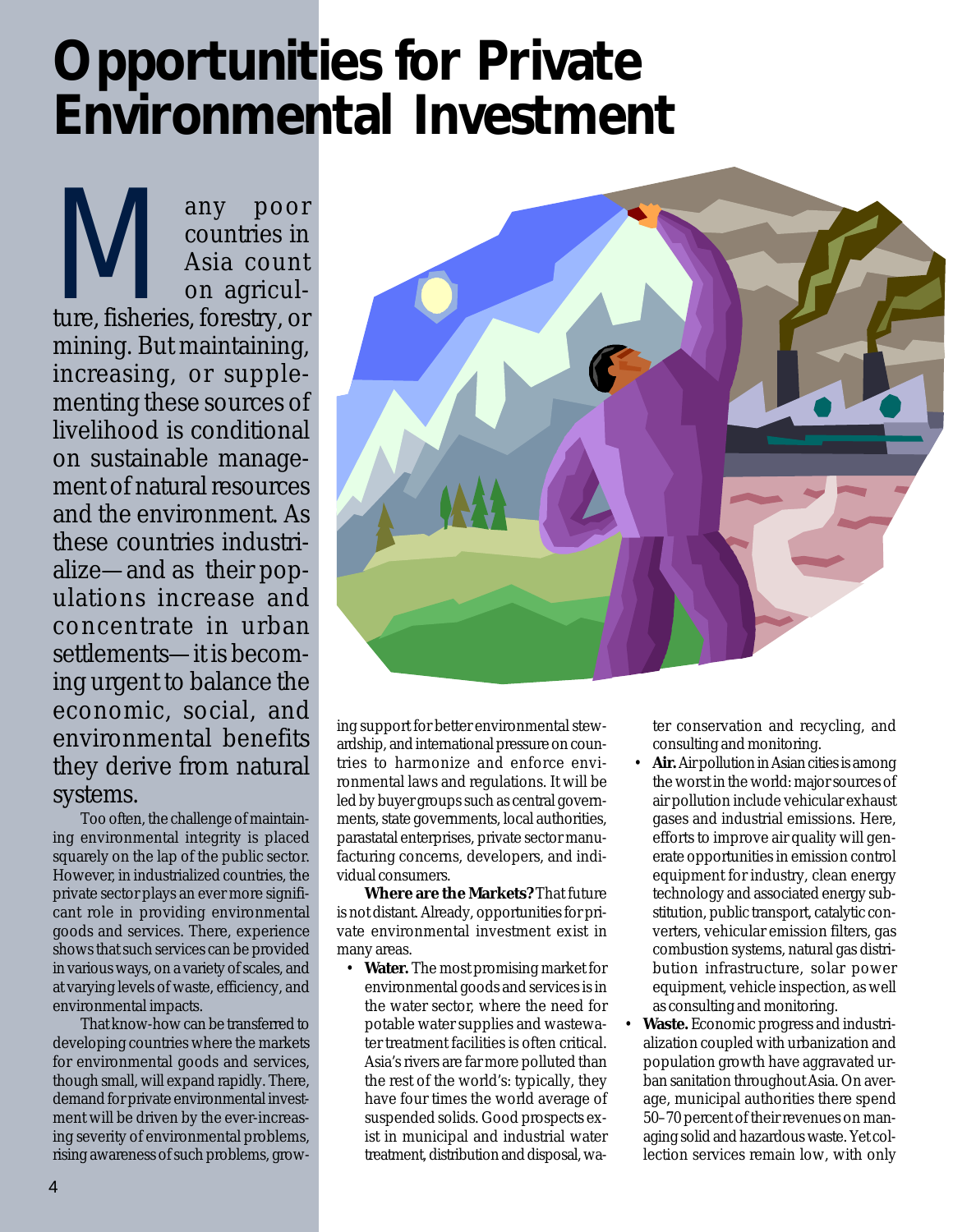50–70 percent of residents receiving any service. Of even greater concern are the growing quantities of hazardous toxic wastes that hospitals and industrial and commercial establishments generate. About 60–65 percent is placed in dumpsites or landfills and 5–10 percent is dumped in water bodies; the rest is incinerated or chemically treated. Most of the time, environmental safeguards are absent or largely ineffective. Particularly in metropolitan areas, business can be done in waste collection equipment, waste sorting and recycling, waste treatment equipment and installations, and hazardous waste treatment and disposal.

• **Renewable Resources.** Private environmental investment in renewable resources is less dependent on legislation and its enforcement than in the three other markets identified. Opportunities include ecotourism, plantation and sustainable forestry, integrated pest management, wildlife management, agroindustrial waste treatment, and renewable energy.

**Neglected Options.** The private sector can move quickly in the right regulatory climate. As governments respond to environmental degradation with legislation, strengthened environmental protection institutions, and tougher enforcement of environmental laws and regulations, gateways such as those listed above will open up to private environmental investors. Constraints on public resources will also generate additional demand on private entities to extend utility services. But privatization and other supportive actions can harness private environmental investment even more directly.

**Privatization.** In Asia, public utilities, state enterprises, and parastatal enterprises are often major polluters and inefficient users of energy and environmental resources; they also absorb large shares of central and state budgets. Wellplanned privatization can cut financial costs and risks and promote private environmental investment. Several options exist. Some retain public ownership and control of assets and concentrate on competitive bidding among private operators for service, management, or lease contracts for a defined period. In the build-operate-transfer mode, a private company finances investments in addition to working capital, builds the project, operates it long enough to repay debt and achieve a return on equity, and then transfers the project to the government. In the most far-reaching option, i.e., divestiture, the government sells all or some of its shares to the private sector. (The table below illustrates these options, citing locations where the Asian Development Bank played a role.)

■ In developing countries, **the market for environmental goods and services will expand rapidly.** ■

**Supportive Actions.** Governments are not short of ways to harness private environmental investment. They can also, for instance, remove obstacles to the involvement of the private sector in reforestation in ways that promote tree planting on underused or vacant lands. They can provide training to private entrepreneurs wishing to play a role in reclaiming and rehabilitating degraded public lands, sustainable agriculture, aquaculture and fisheries management, or environmentally sound industrial development. They can also facilitate access to pollution control and abatement technologies and support programs aimed at raising private sector awareness of the need for more environmentally benign technologies.

**ADB's Reach.** ADB can back up governments in their efforts to harness private environmental investment through privatization. It can also shore up the supportive actions mentioned, provide direct assistance to private enterprises wishing to avail of opportunities for environmental investment, and extend indirect assistance for the same purpose through development finance institutions.

- **Privatization and Supportive Actions.** ADB can offer policy advice to developing member country governments privatizing for environmentally sound development and taking other actions to promote private environmental investment. It can also provide complementary technical assistance to formulate and implement policy reforms, examine privatization possibilities, and create or improve a legislative and institutional framework in which private environmental investment can emerge and thrive.
- **Direct Financial Assistance.** ADB can also extend direct financial assistance to private enterprises for green projects through loans without government guarantee and underwriting and investment in equity securities. In this way, it can promote private investments in any of the markets identified above. Where suitable, ADB can also fund technical assistance to create or strengthen institutions assisting the private sector, or to prepare studies of build-operate-transfer or build-own-operate projects that can have demonstration and catalytic effects.
- **Indirect Assistance through Development Finance Institutions.** ADB assistance to promote private environmental investment can also be channeled through development finance institutions. Where its involvement is in the form of a credit line to be used by the latter, ADB's environmental concerns will be addressed at the policy and subproject levels.

The most successful policy, program, and project interventions are those in which private sector players—including nongovernment organizations—are the primary investors and operators. In the developing countries of Asia, it is high time that governments and developers make better use of environmental investment opportunities.

*Olivier Serrat, Liaison Officer, European Representative Office, Asian Development Bank, contributed this article*.

#### **Options for Private Sector Participation in Urban Water Supply**

| Option                     | Asset<br>Ownership | Operation &<br><b>Maintenance</b> | Capital<br><b>Investment</b> | Commercial<br><b>Risk</b> | <b>Usual</b><br><b>Duration</b><br>(years) | Location.                        |
|----------------------------|--------------------|-----------------------------------|------------------------------|---------------------------|--------------------------------------------|----------------------------------|
| Service Contract           | Public.            | Public & Private                  | Public.                      | Public.                   | $1-2$                                      | <b>Bangkok</b>                   |
| <b>Management Contract</b> | Public.            | Private                           | <b>Public</b>                | <b>Public</b>             | $3-5$                                      |                                  |
| Lease                      | Public.            | Private                           | Public.                      | Shared                    | $8 - 15$                                   | Kathmandu                        |
| <b>BOT</b>                 | Private            | Private                           | Private                      | Private                   | $20 - 30$                                  | Chengdu                          |
| Concession                 | Public.            | Private                           | Private                      | Private                   | $25 - 30$                                  | Jakarta, Manila,<br>Kuala Lumpur |
| <b>Shared Ownership</b>    | Joint<br>Corporate | <b>Joint Corporate</b>            | <b>Joint</b><br>Corporate    | Joint<br>Corporate        | Indefinite                                 |                                  |
| <b>Divestiture</b>         | Private            | Private                           | Private                      | Private                   | Indefinite                                 |                                  |

Source: ADB 2000. "Sustainable Development in Asia." Manila, Philippines.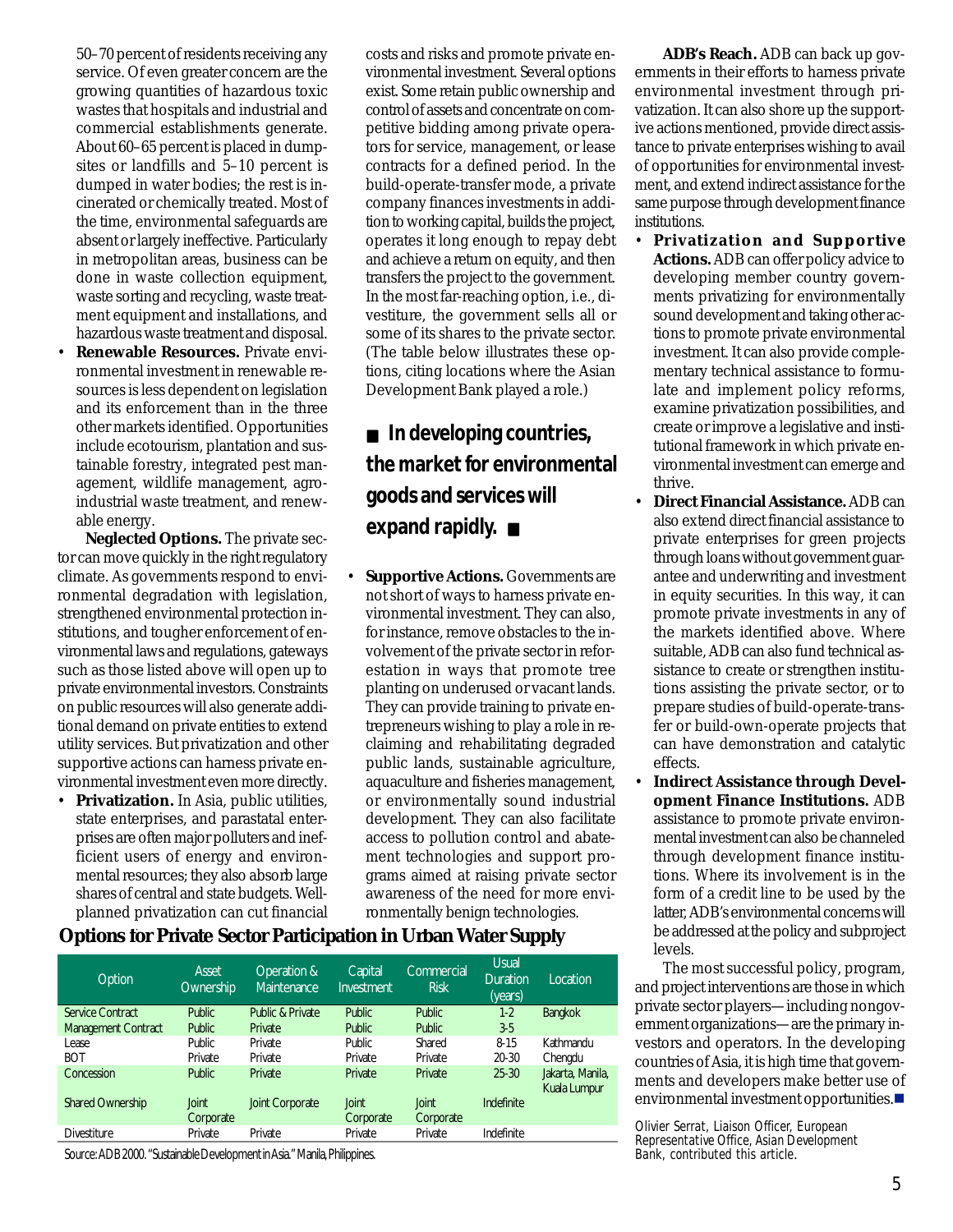## Private Financial Organizations Struggle to Find Green Solutions



**Presumably, the creation of sustainable<br>livelihoods is a topic that private<br>financial service organizations know** livelihoods is a topic that private something about. So excitement ran high when the United Nations Environment Programme (UNEP) discussed the environmental implications of globalization with several of them in Frankfurt last November.

To be sure, a few saw that financial service organizations can encourage sustainable development. The market-based opportunities and challenges that one speaker identified include ethical or green funds, green securities, tradable permits, and mixed instruments such as environmental bonds. The knowledge-based openings that he made out could be voluntary agreements, certification, reporting, and disclosure of information. Another explained the workings of the Nikko Eco Fund, which invests in companies that excel in environmental conservation. But most others highlighted the direct, indirect, and image risks associated with environmentally sensitive projects. And, except for one speaker who reminded the audience that 1.3 billion people live on less than US\$1 a day, they contemplated only emerging markets.

Predictably, then, few new business models were outlined. One participant (from UNEP) made clear the potential of cleaner production financing in terms of cost reduction (materials, energy, waste treatment), business upgrading (improved quality and competitiveness of green processes, products, services), and risk reduction (inherent to cleaner production). Even so, he recognized constraints, of which the small sizes of investments. **(SOMETHING MISS-ING?)** Others are the absence of business incentives, the lack of ability of the private sector to prepare creditworthy proposals, the longer payback period of such investments, undervaluation of environmental risks, and the fact that financial organizations often do not see the technical and financial merits of investment proposals.)

One session on environment management and reporting guidelines for the financial services sectors also came unstuck. A panelist explained the endeavors of the Global Reporting Initiative. But subsequent talks described separate attempts to develop a common reporting framework at

the national level, and in isolation from the global initiative.

Yet the relationship between companies and the environment in which they operate is more and more important, and senior managers recognize increasingly that companies have a responsibility not just to shareholders but to other stakeholders. Environmental (and social) accounting could embed these responsibilities. But despite its topicality, UNEP's roundtable did little to advance knowledge and much remains to be done before a practical framework for action comes about.

The emphasis that several speakers placed on image risks is not encouraging. So, those who lament aid fatigue will take comfort in the fact that most of the examples provided on smart environmental lending were drawn from multilateral development banks such as the Asian Development Bank. This suggests that they could help the financial services sectors of their developing members incorporate environmental considerations in their activities, and share their practical experiences of environmentfriendly lending. And there surely exists potential for cleaner production financing the hidden cost of waste is far greater than the cost of its treatment and disposal (counting compliance with regulations, wasteful use of raw materials, energy, and labor, tarnished images, and liability). For this reason, constraints on cleaner production financing ought not to be insurmountable, and development banks could mitigate them by means of credit lines, trust funds, policy dialogue, and training.

But the growing number of initiatives on environmental reporting, which use very different reporting frameworks, is cause for worry. It could set off a race to the top and spawn restrictive trade practices. What is more, the applicability in developing countries of the frameworks advertised is debatable. Should environmental reporting allow for regional variations? And, if this is not the case, how should the drafting process for global guidelines proceed? $\blacksquare$ 

*Olivier Serrat, Liaison Officer, European Representative Office, Asian Development Bank, contributed this article*.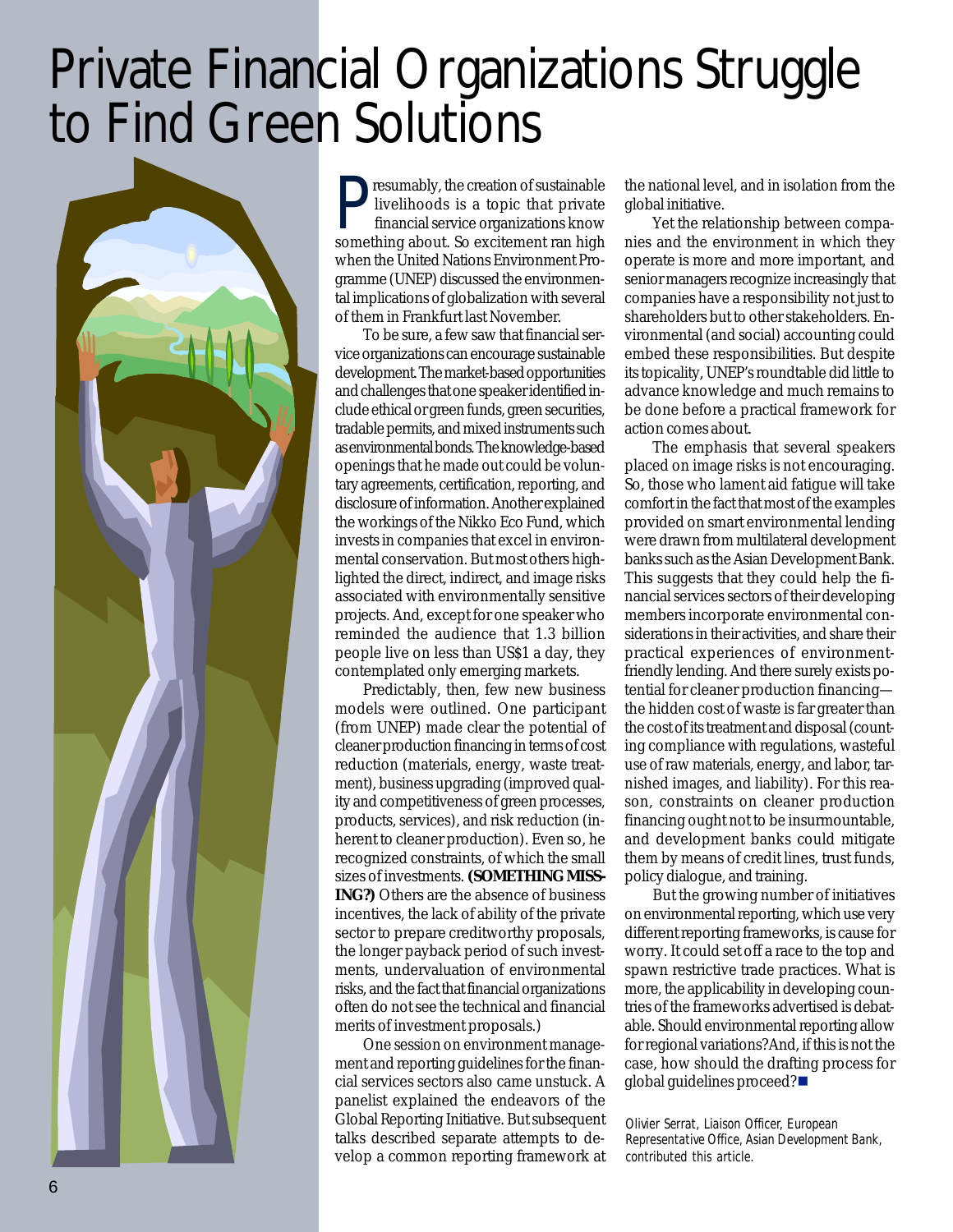## Asia Faces Challenge of Finding Jobs for Its Youth, ADB Warns Poverty Forum

### Social Protection Strategy Being Finalized

The vertex of the Asian and Pacific<br>population is under 19 years of age—<br>and many face poverty instead of jobs<br>unless sufficient economic activity is genorty percent of the Asian and Pacific population is under 19 years of age and many face poverty instead of jobs erated, an Asian Development Bank (ADB) official told the Asia and Pacific Forum on Poverty on 8 February 2001.

"Asia is a young, rural continent," said Karti Sandilya, Manager of ADB's Poverty Reduction Unit. "Social protection programs and policies should be built to respond to Asia's needs. The region does not have adequate protection systems to reduce the impact of shocks on its population. As a result, risks will continue to have devastating implications for poverty, inequality, and the prospects of long-term growth."

To help meet the need, ADB is finalizing a proposed social protection strategy to reduce risks for the most vulnerable groups, including the unemployed, women, children, the elderly, and victims of natural disasters. The proposed strategy paper, which will be discussed by ADB's Board of Directors within the first quarter of 2001, says the Asian financial crisis has underscored the fact that many vulnerable groups have been seriously affected by the crisis and are bypassed by economic growth.

The paper notes that, demographically, the major issue in the years 2000–2015 is the predominance of children and young new entrants into the labor market. This has clear implications for education, health, child protection, and labor market policies for realizing human potential and creating opportunities for self-reliance. "The development challenge of the Asian and Pacific region is to achieve sufficient pro-poor sustainable growth to secure inclusion of the poor and the young new entrants in the development process," it states.

The proposed strategy identifies that four main challenges facing Asia and the Pacific are population explosion, high levels of poverty and the size of informal sector, inadequacy of most social protection mechanisms, and the impact of globalization.

"The financial crisis showed that inadequate and underdeveloped social protection sys-

tems have exposed their working populations to excessive risk, increased the incidence of poverty, and threatened to undermine longer-term human capital investments," said Isabel Ortiz, an ADB economist who specializes in poverty reduction.

While globalization expands opportunities for growth, it also increases the risk of macroeconomic shocks.

"To assure social progress, protection and safety nets need to be brought to the forefront of the agenda in many developing countries," said Ms. Ortiz. "Social protection policies and programs should help communities and individuals reduce their exposure to risks, which include ill health, aging and death, natural and civil catastrophes, and economic shocks.

ADB's proposed social protection strategy contains five components.

- Labor market policies and programs to facilitate employment and promote efficient labor markets.
- Social insurance programs to cushion the effects of unemployment, disability, sickness, maternity, work injury, and old age.
- Social assistance and welfare services to assist the most vulnerable, including the disabled, single parents, battered women, substance abusers, and refugees.
- Schemes to protect the informal sector and rural communities, including micro-insurance, social funds, and disaster preparedness and management schemes.
- Child protection to secure the development of the region's future workforce.



**What does the future have in store for him?**

One example of ADB's approach is skills development projects in the Kyrgyz Republic and Papua New Guinea for young new entrants into the labor market. Another example is a recently approved project for Indonesia to help female street children, who are often victims of sexual abuse and child prostitution. The project, run with nongovernment organizations (NGOs), enables girls, who make up 20 percent of Indonesia's estimated 170,000 street children, to receive counseling as well as health and medical care. In the Philippines, ADB is helping five million children through an integrated health, nutrition, and education program. ADB is also assisting the elderly by helping reform pension systems in many countries.

"As well as reducing poverty and vulnerability, well-designed social protection programs will contribute to economic growth through investments in human capital and increases in the productivity of the workforce," said Ms Ortiz.

The four-day Poverty Forum, which ended on 8 February 2001, was organized by ADB for representatives of government, funding agencies, NGOs, and academic institutions to debate how best to address the needs of the poor and work toward reaching a consensus on strategies for reducing poverty.  $\blacksquare$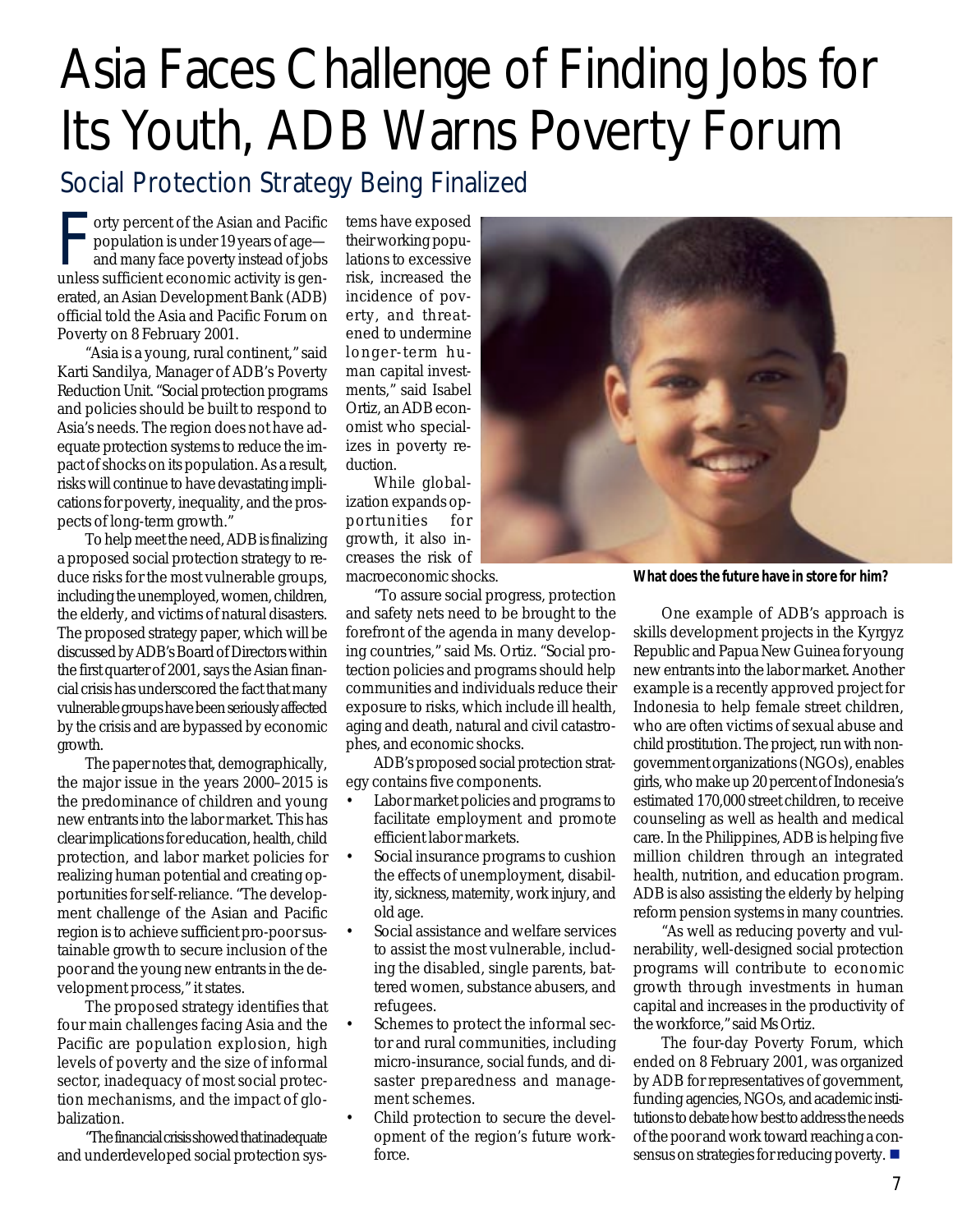#### **ADB Revamps** *(continued from page 1)*

investment contributes to technology transfer, economic development, and growth in the industry and service sectors. This creates jobs and improves social and living conditions.

The enhanced policy also includes a new coguarantee program and a collaboration program. Under the coguarantee program, ADB will issue a contract of guarantee for the entire amount of coverage requested but will retain only a portion of exposure under the contract with the remainder being underwritten by private political risk insurers. The collaboration program will enable private and public political insurers to offer guarantee facilities jointly with ADB, under their respective names. The improved policy also offers a more market-oriented and transparent fee structure. In recent months, ADB has used the PRG instrument for three projects and hopes to expand its use beyond BOT (build-operate- transfer) and BOO (buildown-operate) projects in the coming years.

## ADB Lending Rates for the First Half of 2001

he Asian Development Bank has increased the lending rates on its US dollar loan facility from 6.53 percent to 6.70 percent per annum. The rate on multicurrency loans, on the other hand, has decreased from 5.68 percent to 5.50 percent per annum.

The new lending rates apply from 1 January to 30 June 2001. The interest rates on ADB's multicurrency and US dollar loans are adjusted on 1 January and 1 July each year.

For each facility, the lending rate is determined by adding a spread (currently 0.6 percent per annum) to the preceding six months' average cost of the respective pools of outstanding ADB borrowings established to fund such loans. ■



### ADB Opens Philippines Country Office Mindanao will be a Focus of Assistance

n 1 March, Philippines President Gloria Macapagal-Arroyo and Asian Development Bank President Tadao Chino officially opened the Philippines Country Office (PhCO) at ADB headquarters.

The new office, which has a staff dedicated solely to operations in the Philippines, will strengthen ADB's partnership with the Government, other funding agencies, the private sector, and civil society. As ADB President Tadao Chino noted, "The country office will improve the responsiveness of our Philippine operations and strengthen our client orientation by establishing a streamlined and coordinated communication channel."

President Chino said ADB plans to lend the Philippines US\$1 billion over the next three years. "A total of 16 projects have been identified and the focus will be on socioenvironmental projects and poverty alleviation," he said. The Philippines is one of ADB's active clients, borrowing some US\$400 million annually during the last decade. To date, the Philippines has borrowed nearly US\$8 billion to finance key development projects. ADB has had its headquarters in the Philippines since it opened in 1966.

Gunter Hecker, Chief for PhCO, said the office "will be a one-stop shop for our operations in the Philippines. It will provide a sharper focus on operations, better coordination, and effective representation. Policy dialogue with the Government will be elevated and this will improve implementation of our portfolio."

ADB aims to sign a milestone povertyreduction partnership agreement with the Philippines by the second quarter of 2001. "This is a big step that will be a basis for determining our country strategy for the Philippines," said Mr. Hecker. ADB is entering such partnerships with every developing member and has signed agreements with Bangladesh and Mongolia.

ADB's past assistance focused on infrastructure, especially energy and roads, and agriculture, particularly irrigation projects, to develop fisheries, forestry, and coastal resources. Today's priorities include social infrastructure and, in particular, developing

the southern Philippines, which has a high incidence of poverty. Assistance for Mindanao will include developing infrastructure and strengthening transmission systems for rural electrification. It will also include providing microfinance and improving forest and coastal resources management to help poor upland and coastal communities. "Three projects dedicated to Mindanao are in the pipeline while several with large Mindanao components have also been identified," said Mr. Hecker.

ADB will also address urban poverty in Metro Manila over the next three years. It will help meet basic needs of the poor through health and education projects. ADB will also help the Government develop the private sector to create jobs and boost economic growth. In addition, it plans to provide technical assistance in policy areas, including governance and trade and environment, as well as capacity building at the national and local government levels.

The Philippines Country Office will have an initial staff of 10, including 5 Philippine nationals.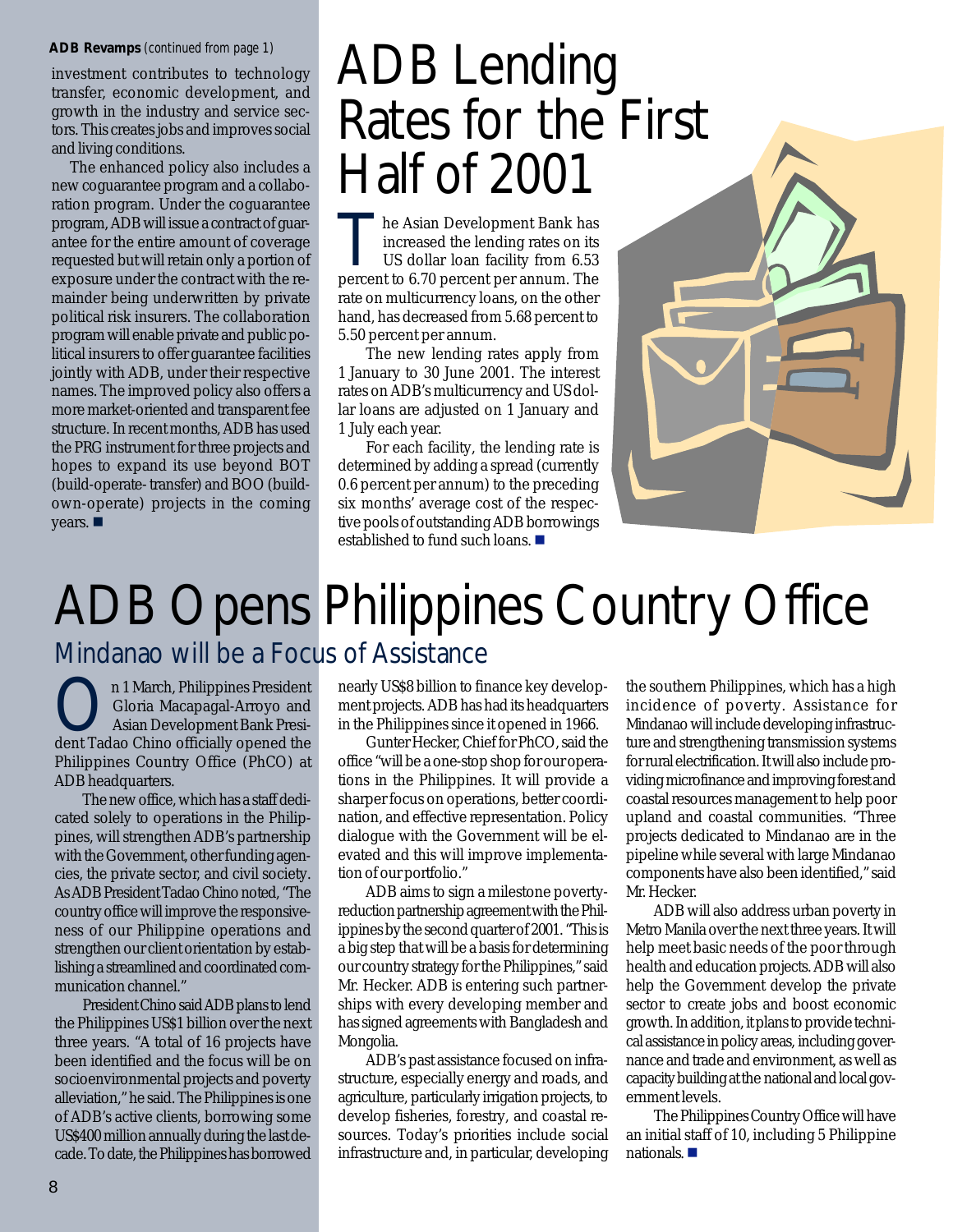## ADB to Provide Immediate Assistance to Earthquake-Devastated Gujarat, India

On 30 January 2001, President Tadao Chino announced that the Asian Development Bank will provide immediate financial assistance for rehabilitating and reconstructing infrastructure facilities devastated by the earthquake in the state of Gujarat, India.

As an immediate measure, about US\$350 million will be made available from the proceeds of existing loans. In addition, new loans will also be provided.

President Chino's offer of financial assistance was in response to a request from

India's Finance Minister, Mr. Yashwant Sinha. In letters to the Finance Minister and the Chief Minister of Gujarat, Mr. Keshubhai Patel, President Chino extended ADB's deepest condolences for the lives lost in Bhuj and neighboring regions as a result of the earthquake and subsequent tremors.

Referring to the "staggering impact" of the disaster, President Chino said, "We are also ready to extend all the financial and technical assistance within our capacity to help the state of Gujarat and the Govern-

ment of India restore the affected areas." He added that ADB will do everything it can to assist India at this time of terrible tragedy.

"The immediate aid will be used for the rehabilitation of housing, water supply, sanitation, and power facilities. We will provide new loans to meet the needs of the disaster-stricken areas including the reconstruction of roads, sewer systems, and other infrastructure," said Yoshihiro Iwasaki, Director of ADB's Programs Department (West). $\blacksquare$ 

## Dutch Fund to Promote Renewable Energy and Energy Efficiency

The Netherlands<br>
and the Asian<br>
Development<br>
Rank have agreed to s and the Asian Bank have agreed to set up a Dutch Cooperation Fund to promote renewable energy and energy efficiency.

The Government of the Netherlands has contributed an initial sum of US\$6 million to the Fund, which will be administered by ADB.

The Fund may also finance activities involving the abatement of greenhouse emissions and access to treaty-related mechanisms, including the Global Environment Facility and Clean Development Mechanism.

Activities may include project preparation, training and advisory services, institutional support, or other technical assistance services. Grants will be provided on an untied basis.  $\blacksquare$ 

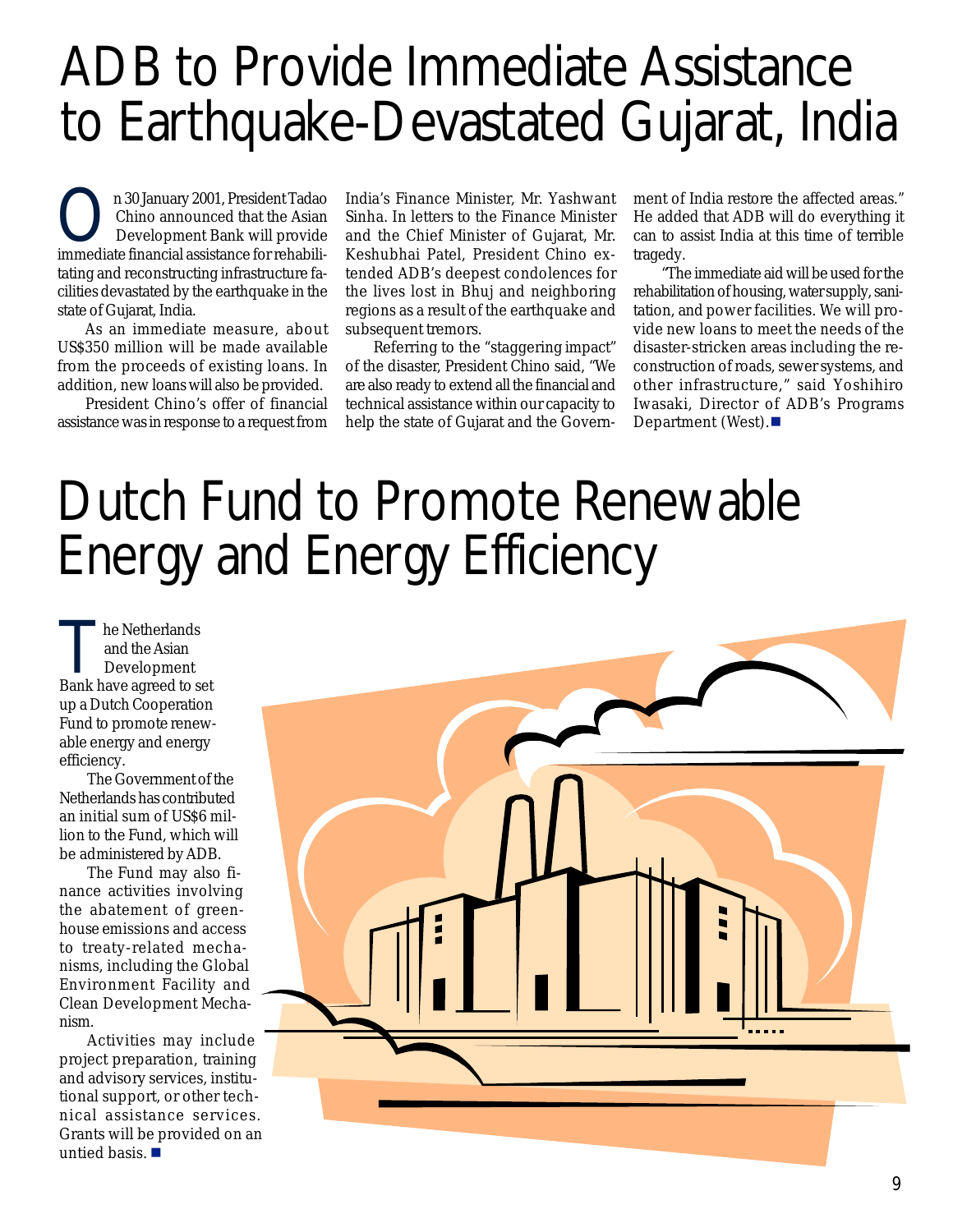

The future will not<br>happen just because one wishes hard.<br>requires action not happen just because one wishes hard. It requires action now.

Because nothing lasts forever and no product or service sells itself for long, small businesses and large organizations (individuals, too, for that matter) have no alternative but to forerun the future, endeavor to shape it, and balance shortterm and long-term objectives. This means that the short term calls for strategic decisions just as much as the long term. And so, strategic planning stands for the unremitting process of making decisions systematically with the greatest intelligence of their futurity, organizing the resources and efforts needed to carry them out, and measuring outcomes against expectations with feedback and self-control. Only then can one avoid extending carelessly past and present trends.

**Readjusting mind-sets.** More often than not, however, strategic planning holds out only one scenario that underplays the unpredictability of the world. That future stands for the set of assumptions implicit to blind spots. Yet, the point is not to pick an ideal future, hope that it will come to pass, or even strive to create it. Nor is it to find the most probable future and bet the house on it. Rather, it is to make decisions that will be suitable for all plausible futures. That is why the challenge is to develop a small set of distinct scenarios covering the main areas of uncertainty—and in so doing define direction without confining it.

**Thinking the unthinkable.** A scenario is an internally consistent view of

## Reading the Future

the future. Scenario analysis is the process of generating and analyzing a small set of scenarios. This exercise stretches mental models, enhancing perception of events as part of a pattern, and leads to better thinking about the future. Scenario analysis involves discrete steps, as explained by Peter Schwartz in *The Art of the Long View*.

- **Uncovering the focal issue.** For small businesses and large organizations alike, "What should our business be?" is usually the first (and natural) question. If not, the focal issue should be what keeps one awake at night.
- **Making out key factors.** Once the focal issue has been decided on, the next step is to identify the key factors in one's environment. What will managers want to know when they have to make choices? What will be seen as success or failure?
- **Listing driving forces.** Then, after the key factors have been identified, the third step involves listing candidates for prime movers (driving forces) that will impact the key factors. They lie in society, technology, economics, politics, and the natural environment. This is without doubt the most research-intensive stage of the process of generating and analyzing scenarios; it requires much information hunting and gathering.
- **Ranking driving forces.** Next comes ranking driving forces based on two main criteria: the degree of importance vis-àvis the focal issue; and the degree of uncertainty surrounding each driving force. The outcome of such ranking will, effectively, draw the lines along which scenarios differ. However, if scenarios are to serve as learning tools, the lessons that they teach must be fundamental to the resolution of the focal issue. So, the driving forces must also be few to curtail generation of scenarios around every conceivable uncertainty.
- **Fleshing out scenarios.** The scenario skeletons can then be fleshed out with regard to the key factors in one's environment and the driving forces identified. Every one of them should be given some attention in each scenario.
- **Drawing implications.** Once the scenarios have been fleshed out, it is time to

return to the focal issue and examine how it comes across in each scenario. What vulnerabilities have been revealed? Is a strategy robust across all scenarios? And, if it looks robust in only one instance, then it qualifies as a gamble.

• **Selecting indicators.** Last, it is important to know quickly which of the several scenarios is closest to the course of history as it plays out. And so, one must identify indicators to monitor. Fortunately, the coherence built into the scenarios makes selecting indicators easy.

**Abandoning stale pursuits.** The end result of building scenarios is not an accurate picture of tomorrow but better thinking about the future. And, since scenarios

**The point is not to pick an ideal future, hope that it will come to pass, or even strive to create it.** !

provide a context for decisions, better thinking should lead to more robust decisions. Still, just as important as the permanent process of making decisions about what things to do is planned and systematic abandonment of the old that no longer fits purpose, conveys satisfaction, or makes a contribution.

As events unfold, it is therefore necessary to continue to review existing products and services (as well as processes and distribution channels). Do they still fit the realities of society, technology, economics, politics, and the natural environment? And, if not, how can one discard them, or at least stop devoting more resources and efforts?

Otherwise, the best definition of the focal issue will turn out to have been a thankless exercise. Energy will be used up in defending yesterday.  $\blacksquare$ 

*Olivier Serrat, Liaison Officer, European Representative Office, Asian Development Bank, contributed this article. The article draws on the pioneering work of Peter F. Drucker on strategic planning and that of Peter Schwartz on scenario thinking and planning.*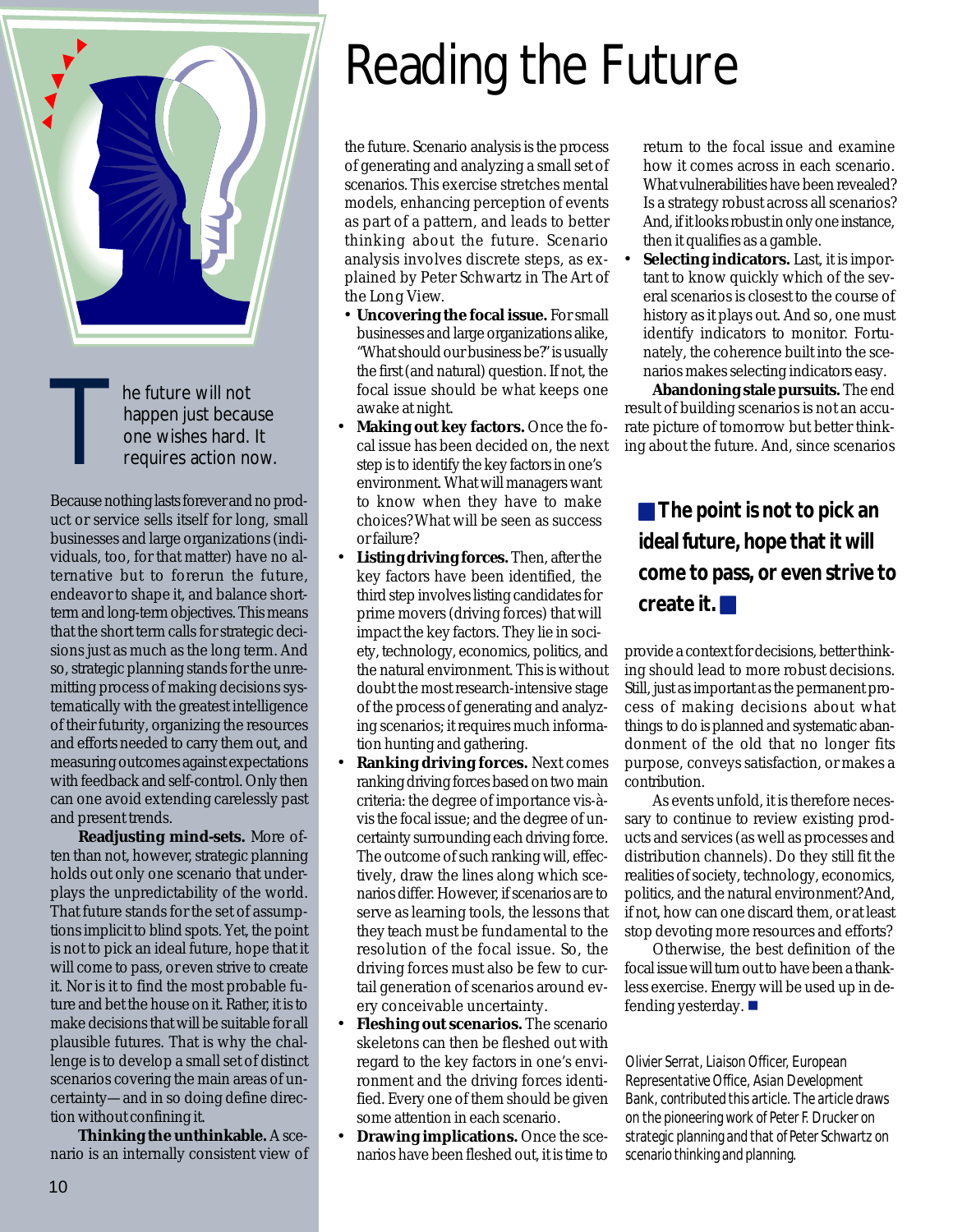## ADB News Releases on the Web

#### **R eleases for Jan u ary 2001**

A D B Announces Lending Rates for M ulticurrency and USD ollar Loans for the First H alf of 2001 (3 January)

ADB's N ew W ater Policy Adopts Integrated W ater Resource M anagem ent Approach (16 January)

A D B to P ro vide Im m ed iate A ssistance to Earthquake-D evastated G ujarat, Ind ia (30 January)

#### **R eleases for F eb ru ary 2001**

A D B O rganizes Poverty Forum on A sia and Pacific Region (3 February)

Stakeholders Should Share C om m on V ision, ADB President U rges at Poverty Forum (5 February)

G overnance Assessments to Help the Poor, ADB Expert Tells Poverty Forum (6 February)

C reativity and Private Sector C an H elp Poor, AD B O fficial T ells Poverty Forum (7 February)

A sia C an H alve P overty by 2015, A grees AD B P overty F orum (8 February)

A sia Faces C hallenge of Finding Jobs for Its Youth, ADB W arns Poverty Forum (8 February)

A D B A ppoints N ew C hief E conom ist (9 February)

Helping M ongolia to C om bat Effects of H arsh W inter (14 February)

D utch Fund to Prom ote Renew able Energy and Energy Efficiency (20 February)

A D B Revam ps Political Risk Guarantee Policy (23 February)

#### **R eleases for M arch 2001**

A D B P hilippines C ountry O ffice O pens (1 M arch) T raining A sia's Financial Sector R egulato rs (2 M arch)

### http://www.adb.org/news/

## Sign up for Lyon, 25 April

**On 25 April, in Lyon, staff of the Asian<br>Development Bank and its Euro-<br>pean Representative Office will** Development Bank and its Eurospeak on economic prospects and business opportunities in the Asian and Pacific region at a caucus held jointly with the Four Motors for Europe. Entreprise Rhône-Alpes International will facilitate the event, which will gather officials from the French Government, the Rhône-Alpes region (France), the state of Baden-Württemberg

(Germany), the generality of Catalonia (Spain), and the Lombardy region (Italy).

Representatives of the private sector, nongovernment organizations, and academia will share their insights to success.

A special theme will be regional economic cooperation, drawing on ADB's experience in the Greater Mekong Subregion and that of the Four Motors for Europe in Rhône-Alpes, Baden-Württemberg, Catalonia, and Lombardy. Contact ERO for details.  $\blacksquare$ 

### ERO Launches Asia Forum in Frankfurt, 17 April 2001

n 17 April, the European Representative Office of the Asian Development Bank will host the first meeting of the Asia Forum.

The guest speaker at the inaugurate Forum meeting will be Mr. John Lintjer, ADB's Vice-President for Finance and Administration, who will discuss the economic situation in Asia and ADB's new political risk guarantee policy.

The Forum will be convened on a quarterly basis to gather parties interested in exchanging information on Asia.  $\blacksquare$